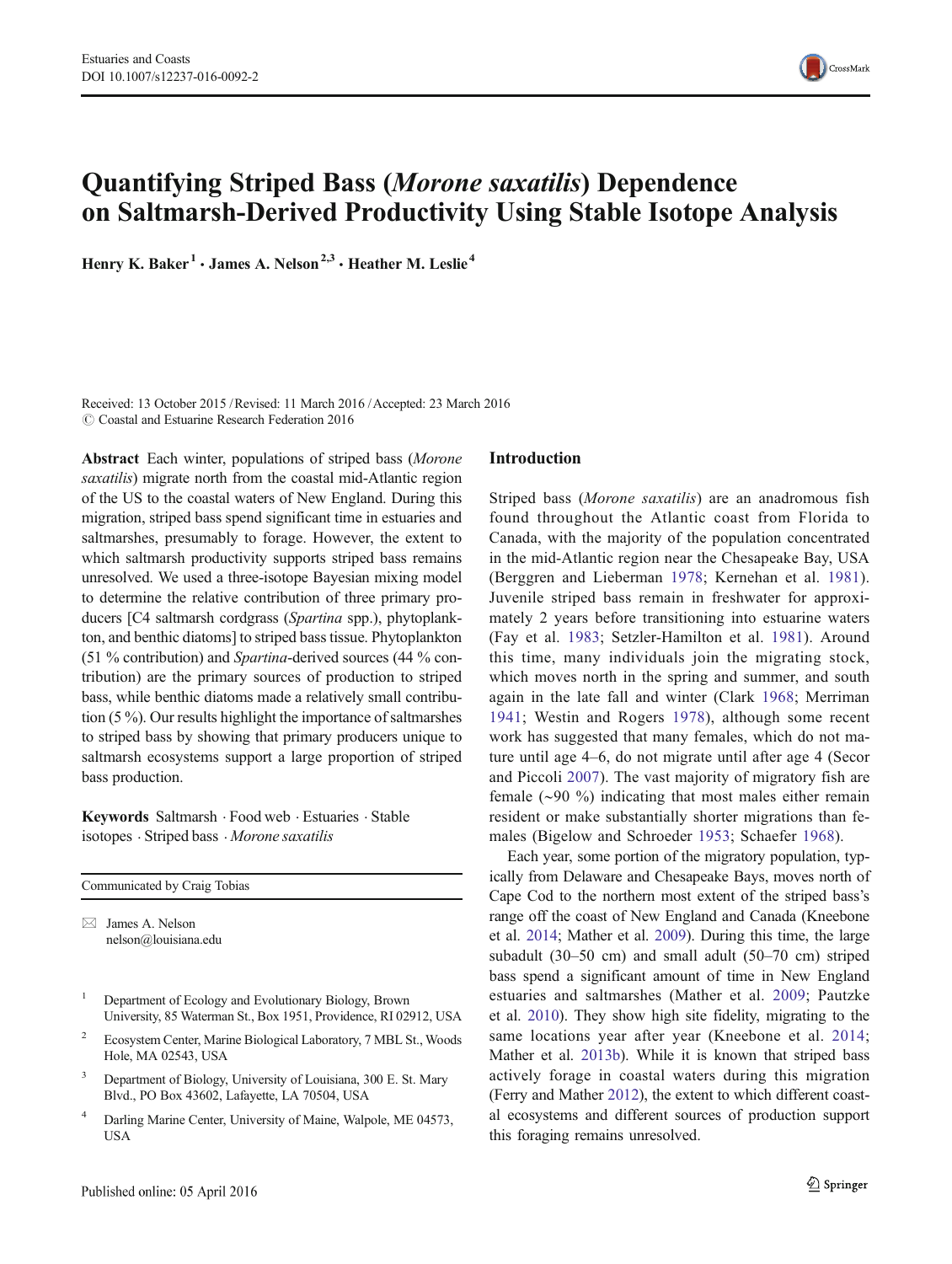Some progress has been made in identifying temporal and spatial patterns in striped bass diet during their northern migration using gut content analysis. A synthesis of data from several estuaries within Massachusetts found that subadult and small adult striped bass consume a season-specific diet consisting primarily of Clupeids, such as Atlantic herring (Clupea harengus) and American shad (Alosa sapidissima) in the spring and Atlantic menhaden (Brevoortia tyrannus) in the fall (Ferry and Mather [2012](#page-5-0)). Invertebrates, mostly crustaceans, were present in the diet during all seasons throughout Massachusetts, but comprised the highest proportion of striped bass diet in the summer. American sand lance (Ammodytes americanus) comprised a considerable proportion of their diet in all seasons in Massachusetts' South Shore region (south of Boston, north of Cape Cod) and during spring and summer in northern Massachusetts, which includes the Plum Island Estuary, the site of our study. Atlantic silverside (Menidia menidia) comprised a considerable portion of striped bass diet in summer and fall in Massachusetts' South Shore and northern Massachusetts regions. Mummichog (Fundulus heteroclitus) was an important component of the diet for striped bass only in northern Massachusetts and only during summer and fall (Ferry and Mather [2012\)](#page-5-0). These results are largely consistent with diets of large fish in northern Massachusetts, which have been shown to consume equal portions of fish and crustaceans during the summer (Nelson et al. [2003](#page-5-0)). These studies indicate that striped bass in Massachusetts rely on invertebrates for a higher proportion of their diets compared to striped bass in the mid-Atlantic region of the USA, which eat mostly fish (Overton et al. [2008,](#page-5-0) [2009](#page-5-0)). Despite this understanding of striped bass feeding ecology, there is very little knowledge about the sources of production for these prey items and the extent to which each of these prey items contributes to striped bass biomass. The Clupeids likely derive most of their energy from the water column, but the invertebrate, crustaceans, and mummichog are likely conduits for saltmarsh-derived productivity.

Methods utilizing multiple stable isotope ratios have enabled researchers to quantify the relative contributions of a number of different isotopic sources to an isotopic mixture, and have become vital tools in ecological research (Martínez del Rio et al. [2009;](#page-5-0) Peterson and Fry [1987\)](#page-5-0). However, previous studies using stable isotope analysis to study striped bass have focused only on larval bass, have not been used for source portioning, and have focused on geographic regions outside of New England (Rast and Sutton [1985](#page-5-0); Wainright et al. [1996\)](#page-5-0). Deegan and Garritt ([1997](#page-5-0)) used <sup>13</sup>C, <sup>15</sup>N, and <sup>34</sup>S to evaluate the use of saltmarsh-derived production by a number of nekton species in the Plum Island Sound estuary. They

found that several species show use of saltmarshderived production, including rainbow smelt, bluefish, Atlantic silverside, black-spotted stickleback, and green crab. However, their methods relied on a qualitative assessment of marsh dependence based on overlap of consumer isotope values to those of Spartina, and did not give precise estimates of the proportions that each primary producer contributes.

Here, we used a three-isotope mixing model to quantify the relative contributions of three sources, Spartina spp., benthic diatoms, and particulate organic matter (POM; a proxy for pelagic phytoplankton) to striped bass biomass. Stable isotope values represent a time-integrated signal of assimilated productivity, and thus isotope analysis complements the use of gut content analysis. The use of Bayesian inference in this model enables us to build probability distributions for each isotopic mixture (striped bass tissue), which captures several sources of natural variability and enables a robust prediction of uncertainty in the model solutions (Parnell et al. [2010](#page-5-0)).

The objective of this study was to quantify the contribution of saltmarsh-derived production to striped bass tissue. We hypothesized that striped bass migrate to New England marshes annually to forage and that saltmarsh-derived production will contribute significantly to the biomass of migrating striped bass in Plum Island Sound.

# Methods

#### Site Description

The Plum Island Estuary (PIE) is a saltmarsh-dominated ecosystem in northeastern Massachusetts, bordered by the Merrimack River to the north and the Ipswich River to the south. C4 saltmarsh cordgrass, Spartina spp., is the dominant marsh flora, with Spartina patens occupying the high marsh and tall-form Spartina alterniflora occupying the creek banks (Deegan and Garritt [1997](#page-5-0)). The estuary experiences semidiurnal tides with a mean range of 2.7 m. Salinity ranges from 0 to 32 and varies in space and time depending on relative inputs from freshwater and tidal sources. Temperature ranges from  $-1$  °C in the winter to 28 °C in the summer (Zhao et al. [2010](#page-5-0)).

## Stable Isotope Sampling and Preparation

All fish sampling was conducted under protocols approved by the Marine Biological Laboratory Animal Care and Use Committee protocols numbers 14–49 and 12–30. Striped bass were collected during the summer months (June–August) by hook and line in Plum Island Estuary (2012–2013). Fish were anesthetized to "handleable" by immersion in 35 mg/l solution of Aqui-S® for 2 min. Fish were weighed to the nearest gram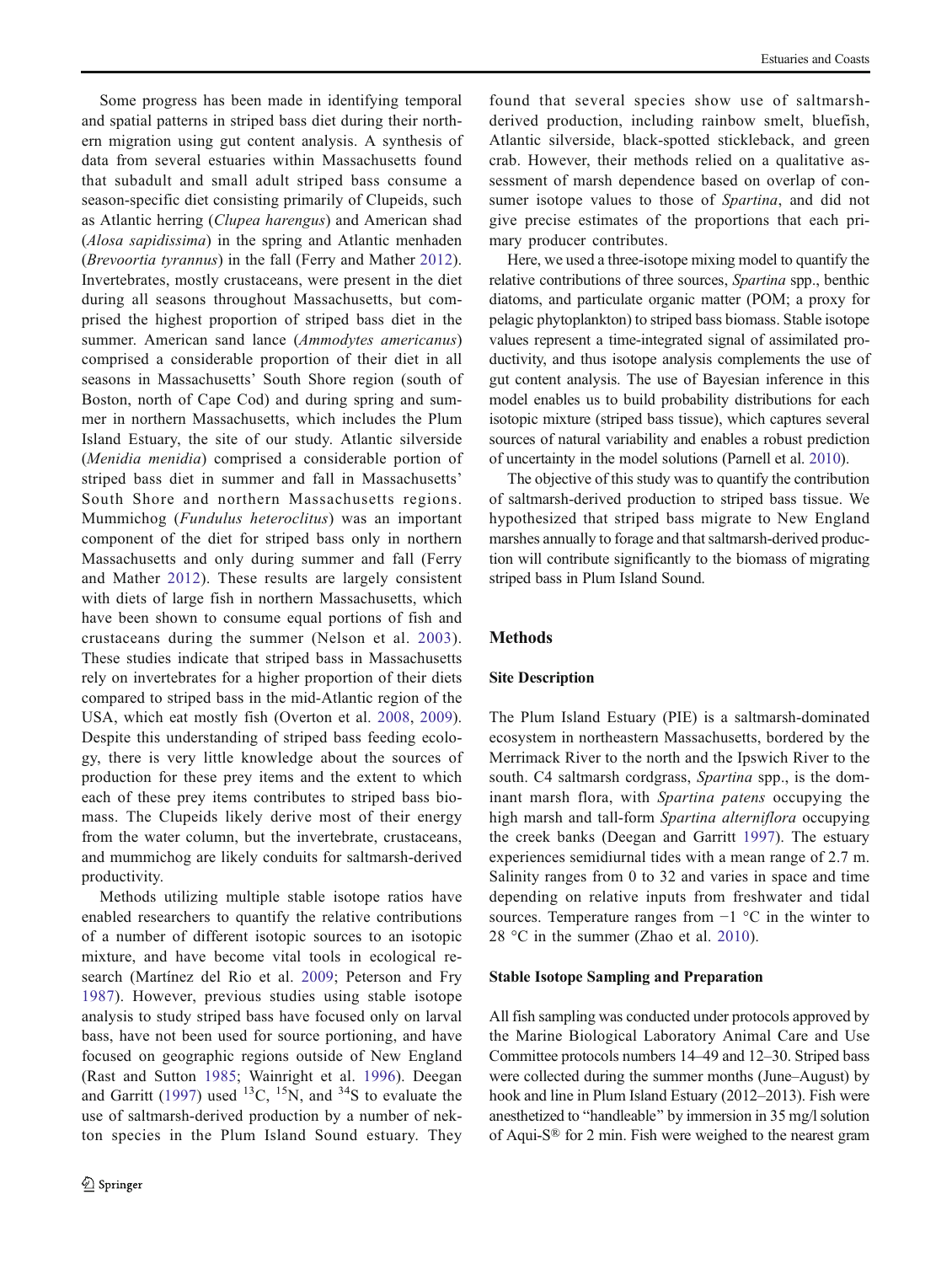and measured to the nearest millimeter (total length). Tissue samples were taken from the flank muscle below the dorsal fin, above the lateral line using a 4 mm biopsy punch. Fish were then placed in an aerated seawater recovery tank for 5 min and released alive. Prior to stable isotope analysis, all samples were rinsed with de-ionized water (DI), dried (50 °C), and ground to a fine powder.

The three sources chosen, benthic diatoms, Spartina spp., and particulate organic matter (POM; a proxy for pelagic phytoplankton), represent the major primary production sources in the estuary and contribute significantly to the potential prey items of striped bass (Nelson et al. [2015](#page-5-0); Ferry and Mather [2012](#page-5-0)). The food web sources used in this study were taken from the Plum Island Long-Term Ecological Research site stable isotope survey (Nelson et al. [2015;](#page-5-0) Deegan and Garritt [1997](#page-5-0)). Detailed information about the collection methods and data for the survey can be found at ([http://ecosystems.mbl.edu/](http://ecosystems.mbl.edu/PIE/data/HTL/HTL-PIE-YearlyIsotopeSurvey.html) [PIE/data/HTL/HTL-PIE-YearlyIsotopeSurvey.html](http://ecosystems.mbl.edu/PIE/data/HTL/HTL-PIE-YearlyIsotopeSurvey.html)). All the primary producer samples used for this study were collected annually in the fall (August–September) from 1999 to 2013 from the middle (N 42.76 $\degree$  W 70.83 $\degree$ ) and lower (N 42.70 $\degree$ W 70.78°) regions of the estuary (Nelson et al. [2015](#page-5-0)).

Benthic diatoms were collected by placing five to seven 25 cm<sup>2</sup> sections of 210  $\mu$ m mesh size Nitex screen on the sediment surface for 30 min at low tide during daylight hours. The diatoms migrate from the sediment through the mesh to the surface of the screen. The material on the surface of the screen was rinsed with de-ionized (DI) water onto a petri dish and was confirmed to be diatoms via microscopy. The sample is rinsed of carbonates using 10 % HCl, then filtered under suction in a 25 mm Gelman filter tower and flask onto a 25 mm 0.7 μm nominal pore size ashed glass microfiber filter, and dried at 50 °C (Tobias et al. [2003](#page-5-0)). Water column POM (a mix of live phytoplankton and dead organic matter) was collected via 50 μm plankton net on three replicate tows. The samples were stored frozen (−20 °C) until they were processed in the same way as the benthic diatom samples and dried at 50 °C. The Benthic diatom and POM samples remained on the filters for isotope analysis. The ashed glass filters do not contain carbon or nitrogen and do not affect the stable isotope values (Jones et al. [1999\)](#page-5-0). Fifteen live leaves of S. alterniflora and S. patens were collected from various locations within the saltmarsh. Live leaves were cleaned, rinsed with DI, and dried after collection. Live Spartina and Spartina detritus have the same isotopic value, so this study does not distinguish between the two (Haines and Montague [1979\)](#page-5-0).

## Stable Isotope Sample Analysis

Stable isotope analysis was performed using a Europa ANCA-SL elemental analyzer attached to a continuous flow Europa 20-20 gas source stable isotope ratio mass spectrometer at the Marine Biological Laboratory in

Woods Hole, MA. For each sample, approximately 500 μg of tissue was wrapped in a tin capsule and analyzed for  $\delta^{13}C$ ,  $\delta^{15}N$ ,  $\delta^{34}S$ , %C, %N, and %S. Isotope values are expressed in  $\delta$  notation according to the following equation:

$$
\delta X = \left[ \left( R_{\text{sample}} / R_{\text{standard}} \right) - 1 \right] \times 1000
$$

where X represents <sup>13</sup>C, <sup>15</sup>N, or <sup>34</sup>S and R represents the ratio of heavy to light isotopes. Standards used for  $\delta^{13}C$ ,  $\delta^{15}$ N, and  $\delta^{34}$ S values were PeeDee Belemnite (PDB), ambient air (AIR), and Canyon Diablo Troilite (CDT) respectively. Duplicate values were obtained for ∼20 % of samples for quality assurance purposes.

#### Stable Isotope Data Analysis

The relative contribution of each of three sources to striped bass muscle tissue was determined by a Bayesian mixing model performed by the SIAR package in R (R Development Core Team; Parnell et al. [2010](#page-5-0)) and solved with a Markov Chain Monte Carlo algorithm. One model was run to obtain total source contributions for the group of striped bass  $(n=34)$ , while a separate model was run to obtain source contributions for each consumer separately. Sources included in the model were Spartina (C4 marsh cordgrass), particulate organic matter (POM; a proxy for phytoplankton), and benthic diatoms (Table [1\)](#page-3-0). Striped bass isotope values were well constrained by these end members (Fig. [1](#page-3-0)). These primary producers comprise the vast majority of productivity in the lower and middle estuary. Other potential sources such as terrestrial or marsh C3 plants were excluded because there is no brackish habitat in the area where samples were collected, and the inclusion of such minor sources can introduce unnecessary uncertainty into the model. Corrections were made for elemental concentration in the sources and the trophic enrichment factor for each element,  $0.6 \pm 0.3$  for C,  $3.0 \pm 0.75$  for N, and  $0.4 \pm 0.2$  for S, relative to the trophic position of the consumers (Table [1\)](#page-3-0).

Trophic level (TL) of the sampled fish was calculated by the following equation:

$$
TL_{\text{consumer}} = (\delta^{15} N_{\text{consumer}} - \delta^{15} N_{\text{source}})/\Delta \delta^{15} N + 1
$$

where  $\delta^{15}N_{\text{source}}$  represents the average  $\delta^{15}N$  value of all three sources, weighted by their relative contributions to the consumer's tissue (as determined by the output of the model), and  $\Delta \delta^{15}$ N represents the trophic enrichment factor and is equal to 3.0 (Hussey et al. [2014;](#page-5-0) Minagawa and Wada [1984;](#page-5-0) Post [2002\)](#page-5-0).

## Results

The *Spartina* endmember had a mean  $\delta^{15}N$  value of 4.7  $\pm$  0.6,  $\delta^{13}$ C of −13.1 ±0.4, and  $\delta^{34}$ S of 9.0 ±0.1. The water column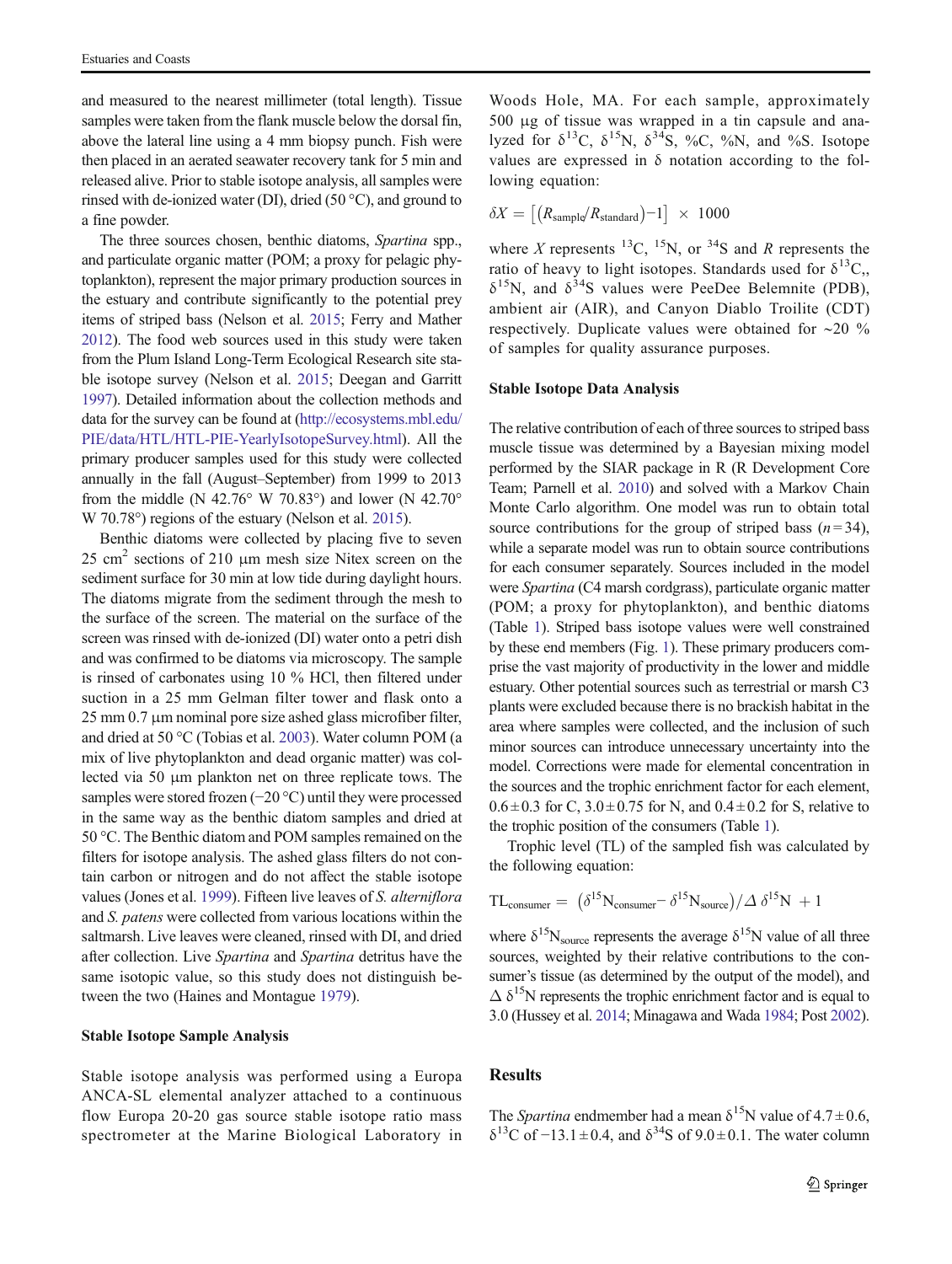<span id="page-3-0"></span>Table 1 Mean isotope values  $(\pm$  standard deviations) for the three organic matter sources used in the mixing model

| Source               | $\delta^{15}N$ | $\% N$        | $\delta^{13}$ C | % C          | $\delta^{34}S$ | $\% S$        |
|----------------------|----------------|---------------|-----------------|--------------|----------------|---------------|
| <b>POM</b>           | $3.4 \pm 1.5$  | $8.0 \pm 1$   | $-24.6 \pm 1.5$ | $51.0 \pm 5$ | $18.5 \pm 1.5$ | $0.8 \pm 0.1$ |
| BD.                  | $3.1 \pm 1.4$  | $7.0 \pm 1$   | $-16.1 \pm 2.1$ | $48.0 \pm 7$ | $18.5 \pm 1.5$ | $0.6 \pm 0.1$ |
| C <sub>4</sub> Marsh | $4.7 \pm 0.6$  | $1.5 \pm 0.5$ | $-13.1 \pm 0.4$ | $45.0 \pm 4$ | $9.0 \pm 1.5$  | $0.2 \pm 0.1$ |

end member POM had a mean  $\delta^{15}N$  value of 3.4  $\pm$  1.5,  $\delta^{13}C$  of  $-24.6 \pm 1.5$ , and  $\delta^{34}$ S of 18.5  $\pm$  1.5. The benthic diatoms had a mean  $\delta^{15}$ N value of 3.1 ± 1.4,  $\delta^{13}$ C of -16.1 ± 2.1, and  $\delta^{34}$ S of  $18.5 \pm 1.5$ . The striped bass muscle tissue had a mean  $\delta^{15}N$ value of  $14.81 \pm 1.5$ ,  $\delta^{13}C$  of  $-17.9 \pm 1.5$ , and  $\delta^{34}S$  of 11.58  $\pm$  2.1. Striped bass acquired the majority of their productivity from POM-derived sources (51 %) and Spartina-derived sources (44 %), while benthic diatoms made a relatively small contribution (5 %) (Fig. [2,](#page-4-0) Table [2](#page-4-0)). Source proportions for individual consumers  $(n=34)$  were distributed over a wide range (POM: 2–92 %; BD: 1–82 %; Spartina: 8–49 %) indicating considerable variability in individual striped bass feeding habits. The reduced major axis regression determined that



Fig. 1 Biplots of striped bass (black) and particulate organic matter  $(\delta^{13}C = -24.6)$  (blue square), benthic diatoms  $(\delta^{13}C = -16.1)$  (green square), and Spartina ( $\delta^{13}$ C = -13.1) (red square).  $\delta^{13}$ C is plotted against  $\delta^{34}$ S (top) and  $\delta^{15}$ N (bottom)

isotope values did not significantly correlate with fish weight or fish length indicating that isotopic composition does not vary as a function of size within the size range we examined (296–692 mm; 0.26–3.06 kg). Based on the lack of correlation with any body size metric, we pooled striped bass across size ranges and considered them as a single group. Mean trophic level of striped bass is  $4.8$  (SD = 0.46).

# Discussion

Our results quantify and substantiate the importance of saltmarsh-derived productivity to migrating striped bass that has been suggested by previous studies (Boesch and Turner [1984](#page-5-0); Ferry and Mather [2012](#page-5-0)). The heavy reliance on Spartina production by striped bass, an important coastal ocean fisheries species, demonstrates the importance of the coupling between saltmarsh ecosystems and the coastal ocean. This study provides evidence for spatially coupled food webs in coastal New England waters where striped bass act as apex predators in the saltmarsh during the summer and a vector for saltmarsh productivity as prey in the coastal ocean to apex consumers such as larger predatory fishes, sharks, and seals during their southern migration in the fall.

Although we demonstrate a strong contribution from saltmarsh-derived productivity to striped bass tissue, our results and previous diet studies suggest the diet of striped bass, in terms of specific prey items, is quite flexible (Pautzke et al. [2010\)](#page-5-0). We observed no correlation with body size or weight and isotope value, indicating that striped bass diets likely remain flexible through the juvenile and small adult size classes. While saltmarshes are consistently productive ecosystems, there is a great deal of interannual variability in the production of prey items (Deegan [1990;](#page-5-0) Deegan and Garritt [1997](#page-5-0); Nelson et al. [2015](#page-5-0)). Despite this variability in food resources, striped bass show strong site fidelity from year to year (Kneebone et al. [2014;](#page-5-0) Mather et al. [2013a](#page-5-0)). Thus, adaptive feeding strategies would be advantageous given the uncertainty of prey availability in any given year.

Given the flexibility in striped bass diet and the fact that our results are limited to a single estuary in a single season, we limited our interpretation of the results to fish that migrate and typically feed in estuaries. Striped bass in other regions that do not regularly access estuaries may have different feeding strategies or focus on more specific prey items in different habitats.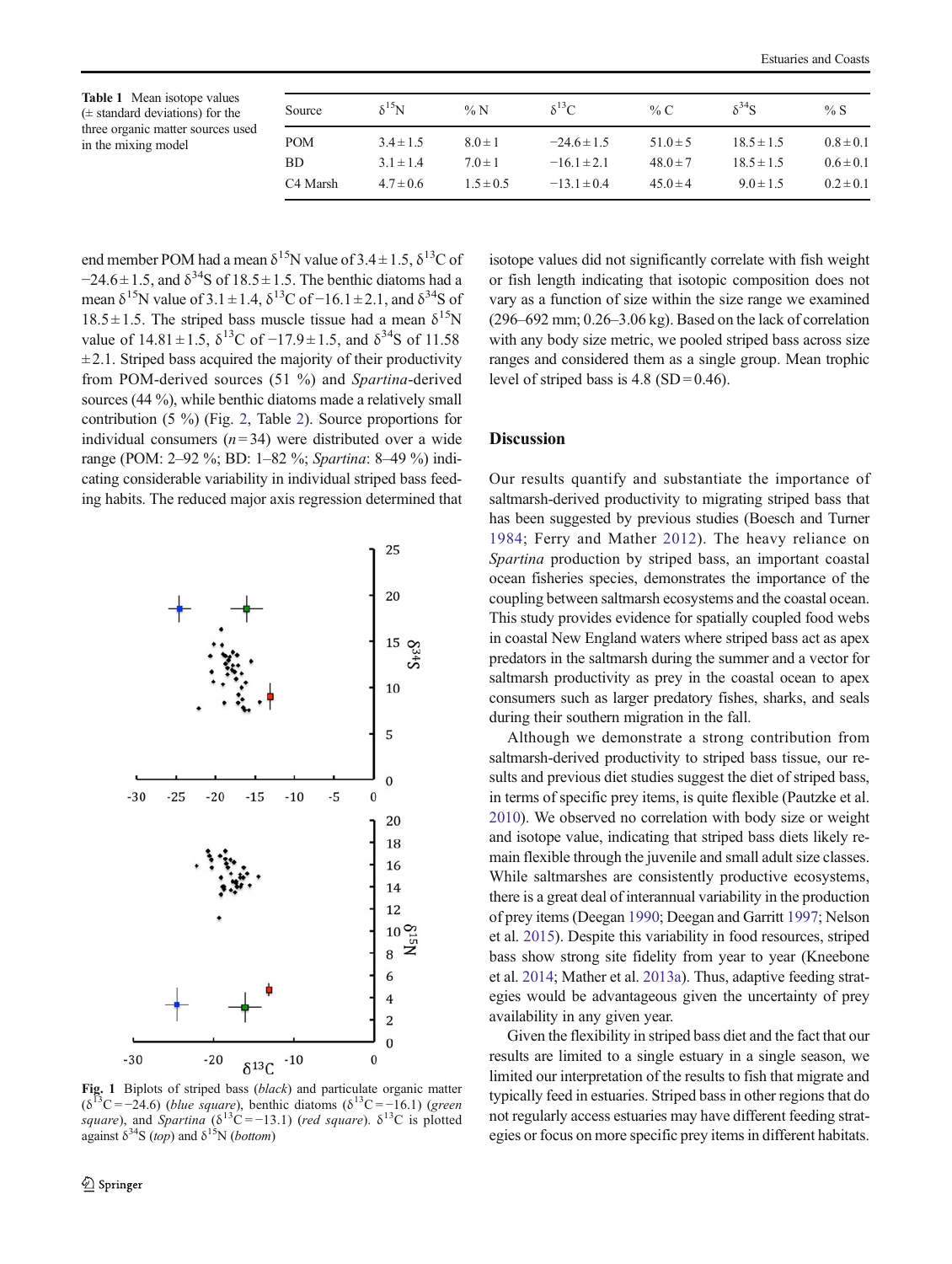<span id="page-4-0"></span>

Fig. 2 Boxplots showing the relative proportions that each primary producer group contributes to total striped bass biomass in the marsh, as determined by the group Markov Chain Monte Carlo model. Bands represent the 50th (black), 75th (gray), and 95th (white) percent credible

intervals. Spartina (SPART) and phytoplankton (POM) contribute the vast majority of striped bass biomass, while benthic diatoms (BD) contribute negligibly

In addition, our sampling efforts occurred in the summer near the end of the growing season, just prior to when the fish would migrate back south. There is no information, to our knowledge, on striped bass stable isotope tissue turnover. However, information from similar species in the literature suggests that, as juvenile fish with more rapid growth rates, their tissue turnover is likely driven by growth and will be proportional to the amount of tissue they gained while in the estuary (Nelson et al. [2011;](#page-5-0) Vander Zanden et al. [2015](#page-5-0)). Therefore, our estimates may not precisely capture the full contribution of estuarine-derived production.

The striped bass in this study had a mean trophic level of 4.8  $(SD=0.46)$ , consistent with the available diet information and striped bass function as a mid-upper level consumer in the estuary (Ferry and Mather [2012\)](#page-5-0). The lack of correlation with trophic level and body size suggests that, at least through the size range observed here, juvenile and subadult striped bass remain at a similar trophic level while using the estuary and do not undergo a strong ontogenetic shift in diet that results in an increased trophic level. For the same reasons noted above, this could be related to an adaptive feeding strategy to remain flexible in diet in the face of uncertain resource availability. Similar trophic patterns have been observed in bluefish (Pomatomus saltatrix), a generalist predator that typically uses estuaries to forage as subadults (Harding and Mann [2001;](#page-5-0) Lucena et al. [2000\)](#page-5-0). Unlike striped bass, bluefish feed primarily in the water column,

Table 2 Mean, mode, upper 95 %, and lower 95 % credible intervals of the contribution of the three primary production sources to striped bass biomass determine by the SIAR mixing model

| Source     | Mean | Mode | Lower 95 $\%$ | Upper 95 $\%$ |
|------------|------|------|---------------|---------------|
| <b>POM</b> | 0.51 | 0.51 | 0.45          | 0.57          |
| <b>BD</b>  | 0.05 | 0.01 | 0.00          | 0.15          |
| C4 Marsh   | 0.44 | 0.45 | 0.33          | 0.53          |

opportunistically feeding on small clupeids (Harding and Mann [2001;](#page-5-0) Lucena et al. [2000](#page-5-0)).

In light of the results of this study, which demonstrate that striped bass caught in the marsh acquire a significant portion of their production from saltmarsh-derived sources, the issue of flexibility of resource use becomes critical given current rates of saltmarsh decline. Up to half of the world's total area of tidal marsh has been lost largely due to sea-level rise, loss of sediment supply, development (Millennium Ecosystem Assessment [2005\)](#page-5-0), and eutrophication (Deegan et al. [2012](#page-5-0)). If striped bass are highly dependent on marsh-derived productivity, loss of marsh could indirectly translate into a decline in total biomass of striped bass. Thus, integrated, or ecosystem-based, management of striped bass and saltmarshes is advisable (Leslie and McLeod [2007\)](#page-5-0). Our results suggest that healthy marshes likely contribute to the health of striped bass populations. We suggest that resource managers consider the role that saltmarshes serve in providing a unique and significant source of production to striped bass when making management decisions.

Acknowledgments The authors are grateful to the many interns who participated in the collection of the samples, especially David Behringer, John Pirie, Dane Nelson, and Beau Nelson. Special thanks to M. Otter for isotopic analysis. Many thanks to L. Deegan for her input on the writing of this manuscript. M. Mather for advising on the set up of the study. Funding for this research was provided by the Plum Island Ecosystems LTER (NSF-OCE 1238212), TIDE Project (NSF-DEB 0816963, 1354494), and the Northeast Climate Science Center. Research support was also provided to H. Baker by the Marine Biological Laboratory and Brown University's Biology Program.

## References

Berggren, T., and J. Lieberman. 1978. Relative contribution of hudson, chesapeake, and roanoke striped bass, morone-saxatilis, stocks to atlantic coast fishery. Fishery Bulletin 76: 335–345.